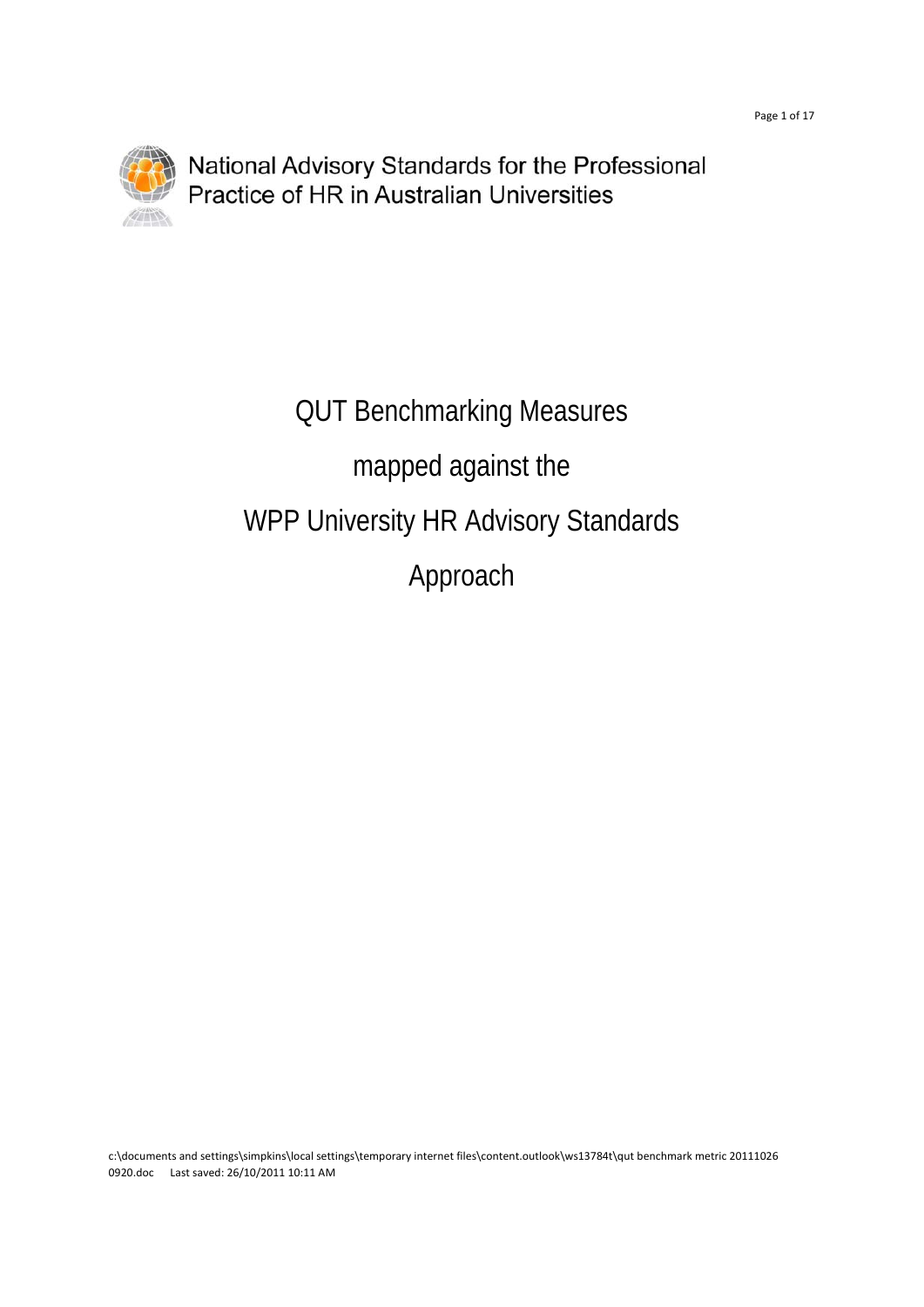

#### **Background and Context**

During the course of the development of the WPP University HR Standards, it became evident that the measures developed in the Standards could be aligned with the HR Benchmarking measures in order to assess the efficiency, effectiveness and economy of a particular benchmarking metric.

This document *aligns* or *maps* HR performance assessment criteria with HR benchmarks.

The purpose is to identify what a particular measure is describing.

For example, if an HR ratio is an input measure and focused on efficiency it cannot (in isolation) be used to assess overall outcomes and effectiveness.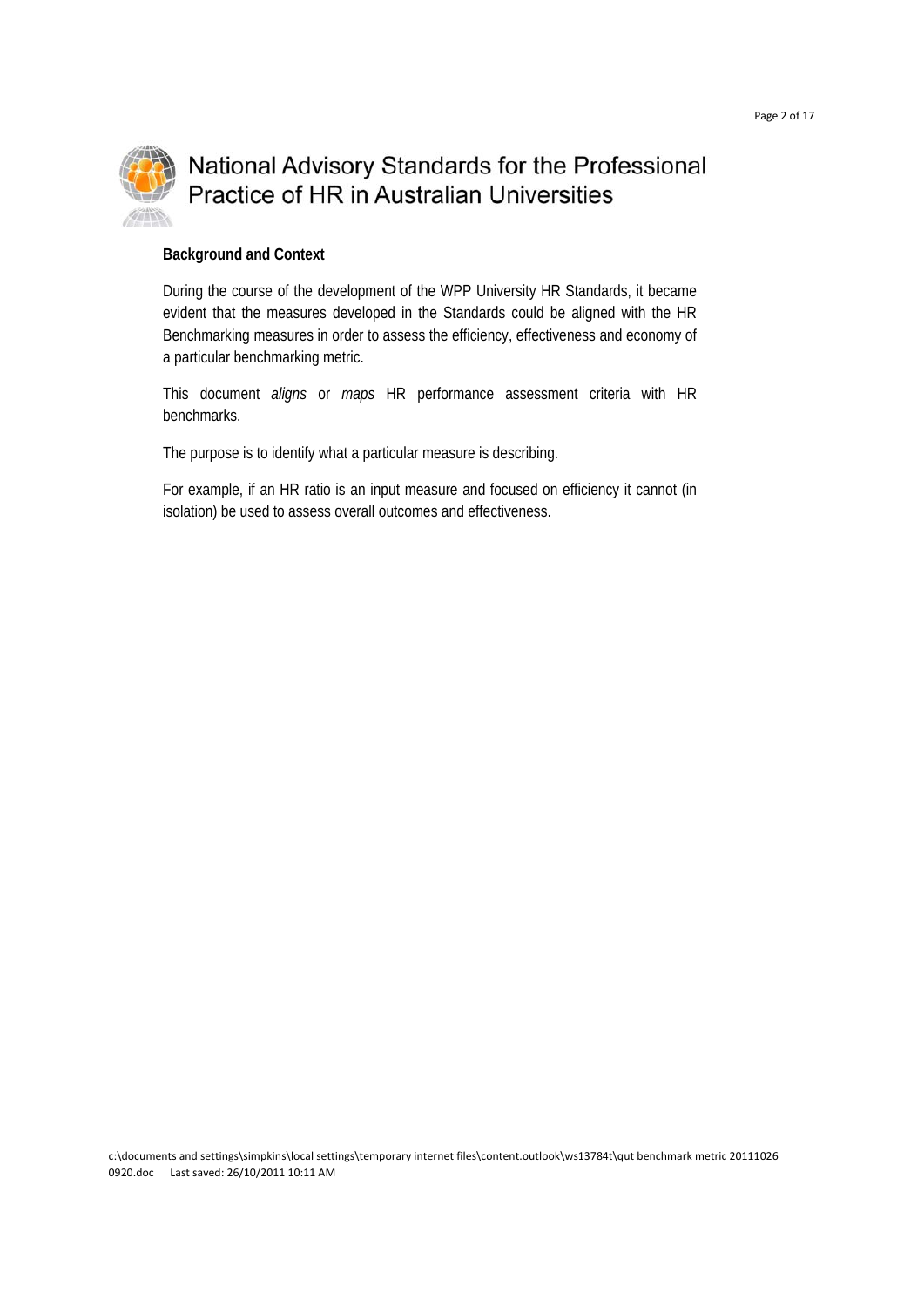

#### **HR Benchmarking Program**

The Universities' HR Benchmarking Program examines nine main measures that relate to the Higher Education Sector. These include:

#### **1. Staffing**

- FTE Excluding Casuals
- FTE Including Casuals
- Headcount
- Functional Staffing Ratios
	- o Human Resources FTE
	- o Information Technology FTE
	- o Student Administration FTE
	- o Student Services FTE

#### **2. Turnover**

- Total Turnover
	- o Voluntary Employee Initiated Separations (VEI)
	- o Voluntary University Initiated Separations (VUI)
	- o Involuntary University Initiated Separations (IUI)
	- o Fixed Term Contract Expiration Separations (FTC)
- **3. Recruitment** (Efficiency & Effectiveness)
	- Number of Applications
	- Number of Advertised Vacancies
	- Days to Offer
	- Days to Start
	- Total Recruits
		- o Internal Recruits
		- o External Recruits

#### **4. Academic**

- Doctoral Qualifications
- Successful Promotions
- Number of Applications (Academic Promotions)
- Honorary Academics

#### **5. Age**

Age Profile

c:\documents and settings\simpkins\local settings\temporary internet files\content.outlook\ws13784t\qut benchmark metric 20111026 0920.doc Last saved: 26/10/2011 10:11 AM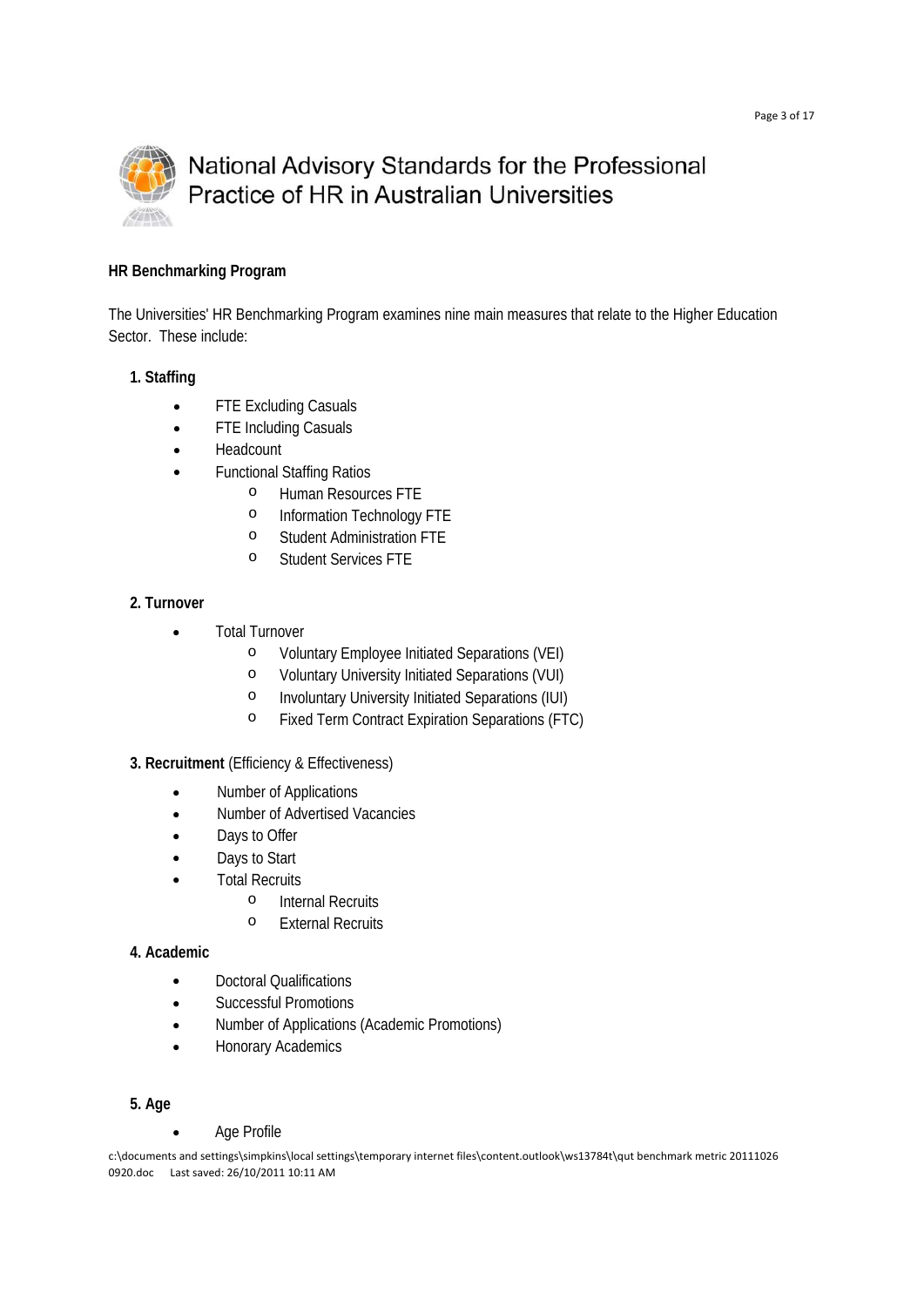

- Median Age of Recruits
- Median Age of Separations

#### **6. Occupational Health and Safety (OHS)**

- Lost Time Occurrences
- Days Lost to OHS Incidents

#### **7. Employment Costs**

- Employment Costs
- Total Income

#### **8. Length of Service (LOS)**

- Length of Service Profile (FTE)
- Median Length of Service of Current Staff
- Median Length of Service of Separations

#### **9. Absence**

Unscheduled Absence

#### **University HR Standards**

Queensland University of Technology (QUT) received DEEWR funding under the Federally funded Workplace Productivity Programme (WPP) to form a project in conjunction with Talent2 and Bond University that was charged with the development and delivery of national advisory standards for the performance of human resource activities in Australian universities. Prior to the project, there were no such standards.

The project focussed on five HR activity areas:

- 1. Learning & Development;
- 2. Performance Management & Engagement;
- 3. Remuneration, Benefits & Recognition;
- 4. Workforce Planning;
- 5. Attraction & Selection

http://www.hrd.qut.edu.au/hrbenchmarking/wpp.jsp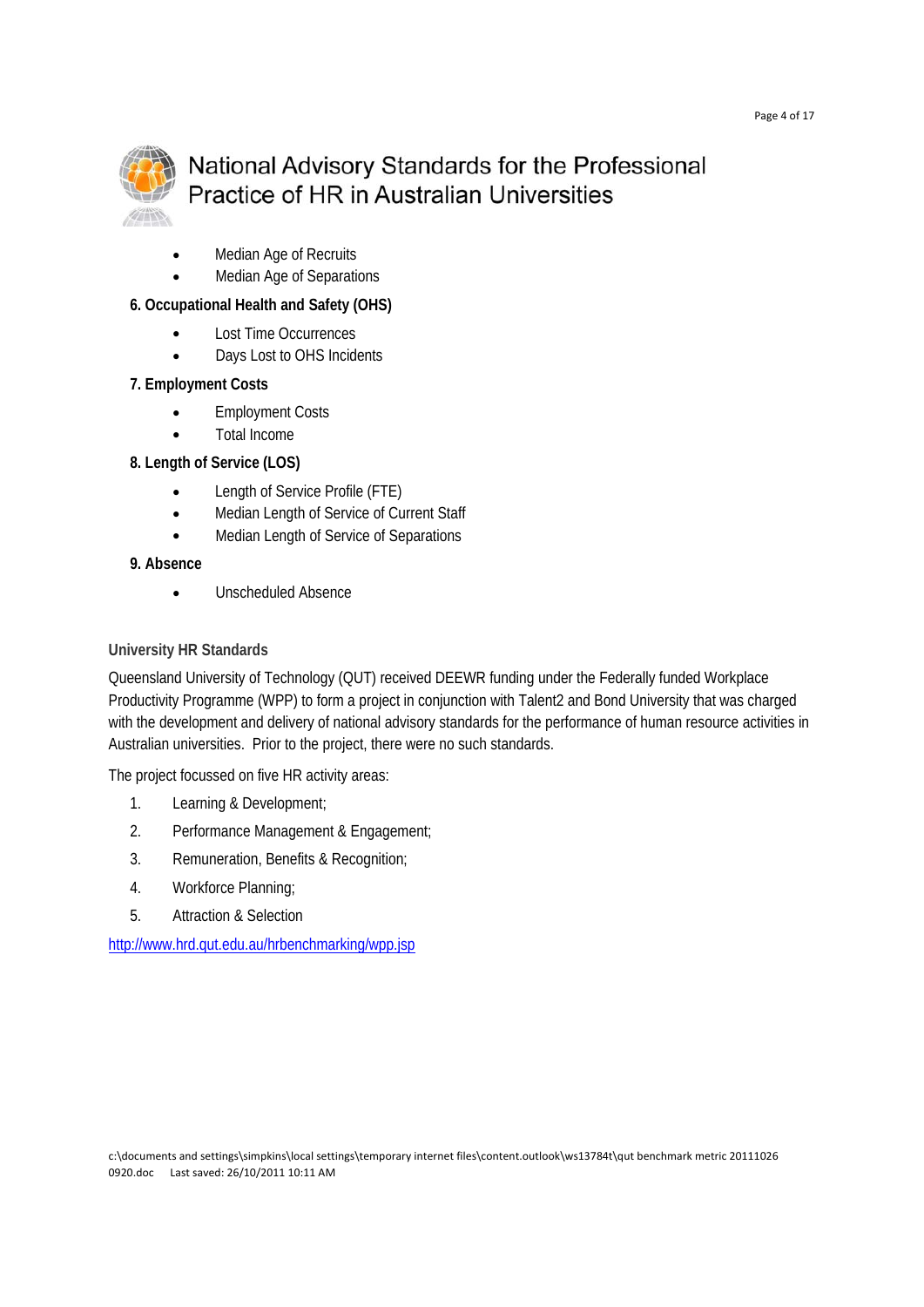

- 1. The structure of the each Standard developed relies on the following framework 1 2
	- 1.1. **Inputs:** the human, physical and financial resources used and the time required to produce the outputs. Inputs are what the process or activity uses.
	- 1.2. **Processes:** the activities that generate the products and services that constitute the outputs. The actions or **processes** applied to convert resources into a product or service.
	- 1.3. **Outputs:** the deliverables goods and services produced to achieve the outcomes being sought.
	- 1.4. **Outcomes:** the results or consequences of the actions or outputs. Outcomes may be short, intermediate or long term.
	- **1.5. Risks:** The use of each Standard assists the University to avoid or effectively manage associated risks.
- 2. Measures of inputs, processes, outputs and outcomes are all required to gain a full understanding of the performance of a human resource department and human resource activity.
- 3. Reporting performance information involves bringing together non-financial and financial information. It needs to report performance in terms of efficiency and effectiveness. An effective outcomes and outputs performance management framework<sup>3</sup> reports results about:
	- 3.1. What does the University want to achieve?
	- 3.2. How does it achieve this?

- 3.3. What are the costs of activities? (inputs)
- 4. Performance reporting needs to provide sufficiently meaningful information so that users are able to adequately assess actual performance.4 Such information includes:
	- 4.1. A clear definition of the measure and a description of how it is calculated.
	- 4.2. A clear articulation of the expected result or target and how it was determined.
	- 4.3. The variance between the actual result and the target, together with sufficient explanation of the underlying reasons for the variance, where significant.

<sup>1</sup> Victorian Auditor-General. (2008). *Performance Reporting in Local Government.* Victoria, Australia: Victorian Auditor-General's Office.

<sup>2</sup> Auditor-General of Queensland. (2007). Report to Parliament No.4 for 2007: *Are departmental output measures relevant, appropriate and a fair representation of performance achievements?* Brisbane, Australia: Queensland Audit Office.

<sup>3</sup> Auditor-General of Queensland, Report to Parliament No.4 for 2007: *Are* departmental output performance measures relevant, appropriate and a fair representation of performance achievements?

<sup>4</sup> Victorian Auditor-General, June 2008. *Performance Reporting in Local Government.*

c:\documents and settings\simpkins\local settings\temporary internet files\content.outlook\ws13784t\qut benchmark metric 20111026 0920.doc Last saved: 26/10/2011 10:11 AM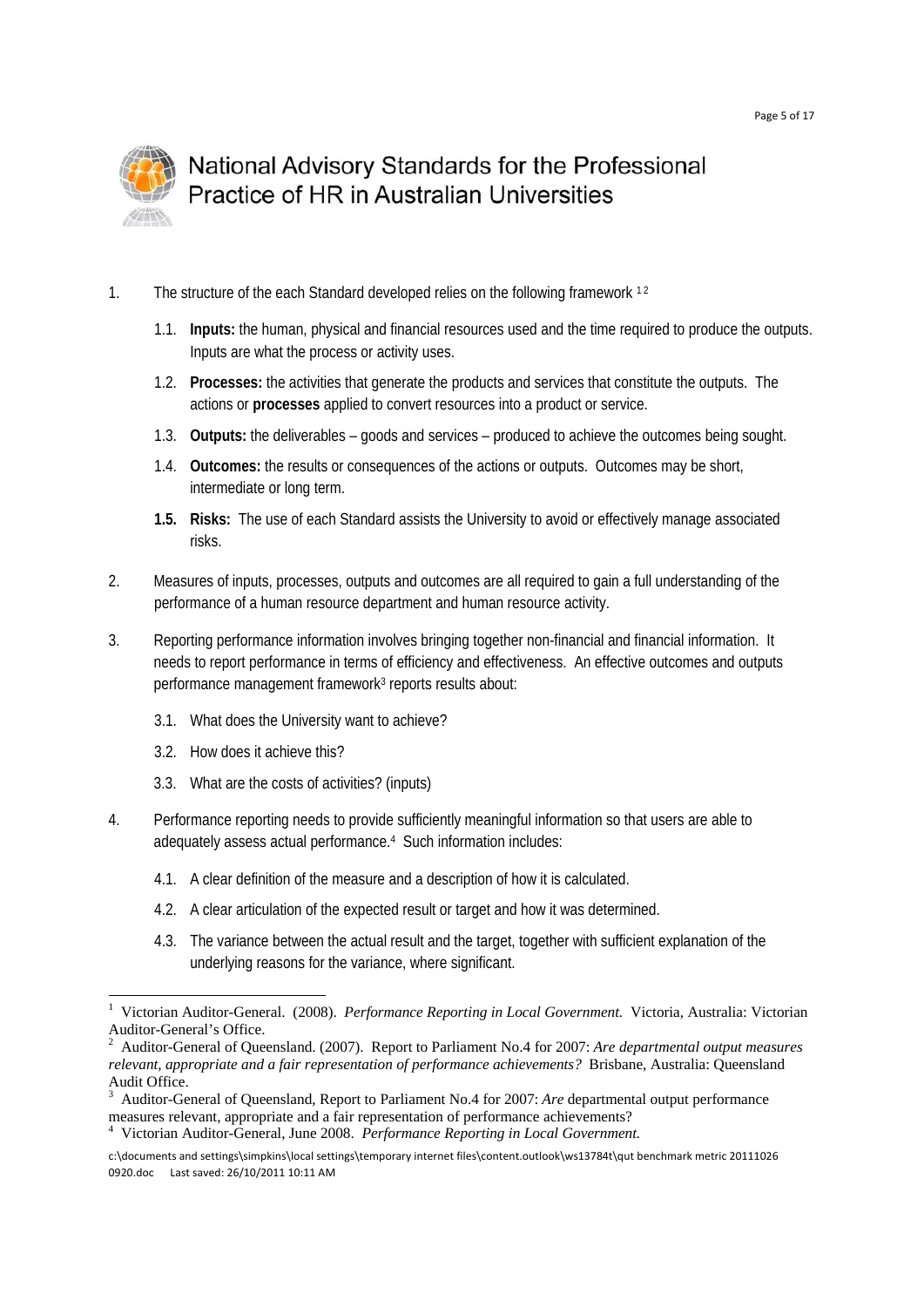

- 4.4. Trend data to show how performance has changed over time.
- 4.5. External benchmark data to enable comparative assessment of performance (and to demonstrate achievements and best practice 1).
- 5. Performance measures should be 2:
	- 5.1. Able to be reliably quantified.
	- 5.2. Calculated consistently, when used for more than one period.
	- 5.3. Based on accurate source data.
- 6. **Effectiveness** means *the achievement of the objectives or other intended effects of activities at a program or entity level* 5
- 7. **Effectiveness indicators** compare outcomes (eg a policy objective) with outputs. How well did the output achieve what it was meant or expected to achieve? Did we do the right thing? A clear articulation of outcomes is necessary to determine the types of outputs that should be delivered. An output may contribute to several outcomes, and several outputs may contribute to a single explicit outcome.

These can include satisfaction measures.

<u> Andrew Maria (1989)</u>

- 8. **Efficiency** means *the use of resources such that output is optimised for any given set of resource inputs, or input is minimised for any given quantity and quality of output*. 6
- 9. **Efficiency indicators** are measures of productivity, and compare outputs to inputs in the pursuit of effectiveness. They usually relate to cost, quantity, and time. These measures inform judgments about how well resources were used to provide the outputs, and raise consideration of whether the department is Doing things well / doing things right.
- 10. **Economy** is acquiring human and material resources of the appropriate quality and quantity at the lowest cost. It means *the acquisition of the appropriate quality and quantity of resources at the appropriate times and at the lowest cost 7*

<sup>5</sup> Auditing and Assurance Standards Board (AASB) (2008). *Standard on Assurance Engagements ASAE 3500 Performance Engagements.* Retrieved 28 Aug 2008 from http://www.auasb.gov.au/docs/ASAE\_3500\_31-07-08.pdf 6

Auditing and Assurance Standards Board (AASB) (2008). *Standard on Assurance Engagements ASAE 3500 Performance Engagements.* Retrieved 28 Aug 2008 from http://www.auasb.gov.au/docs/ASAE\_3500\_31-07-08.pdf 7 Auditing and Assurance Standards Board (AASB) (2008). *Standard on Assurance Engagements ASAE 3500 Performance Engagements.* Retrieved 28 Aug 2008 from http://www.auasb.gov.au/docs/ASAE\_3500\_31-07-08.pdf

c:\documents and settings\simpkins\local settings\temporary internet files\content.outlook\ws13784t\qut benchmark metric 20111026 0920.doc Last saved: 26/10/2011 10:11 AM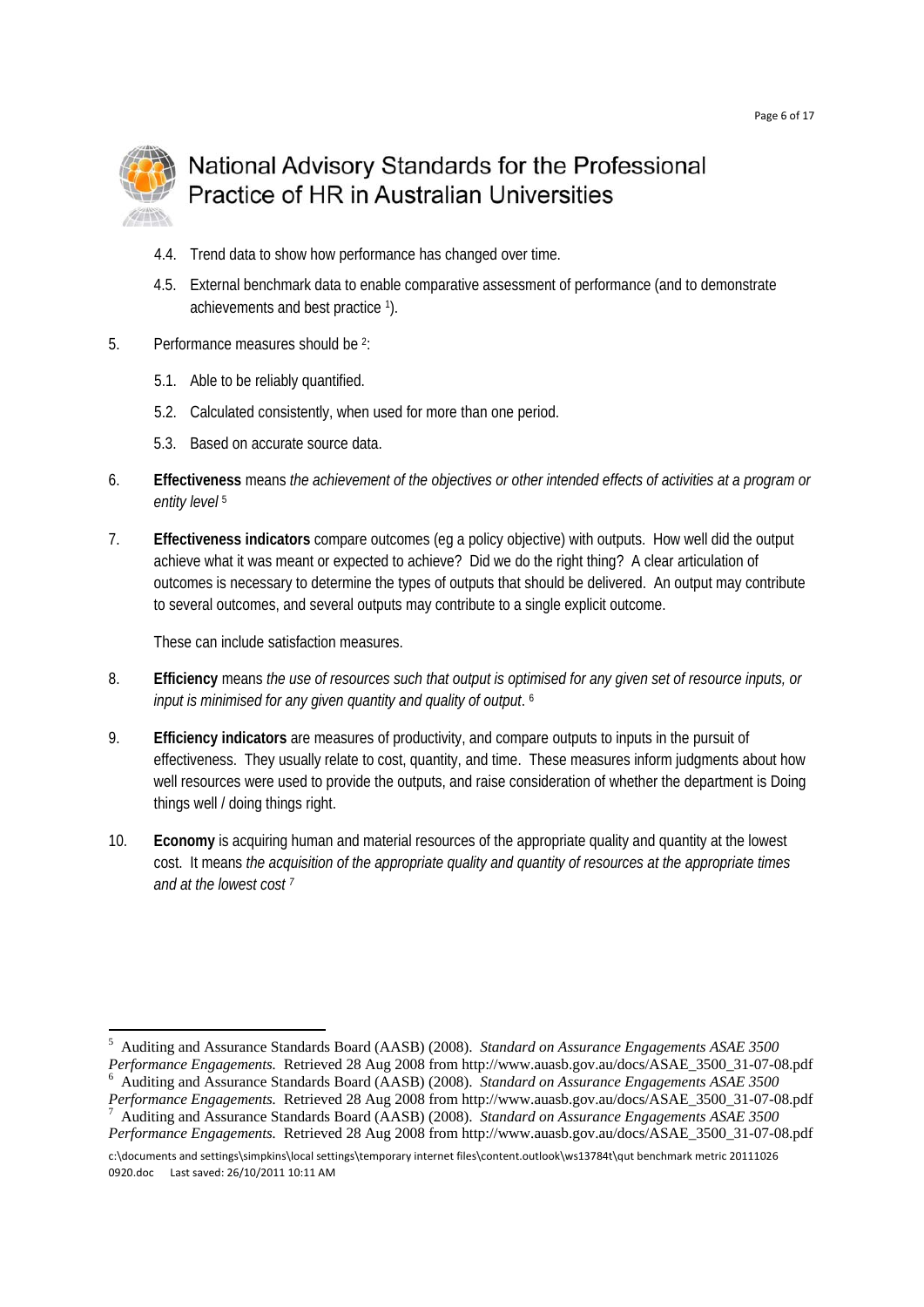

#### **Alignment of HR Benchmarking Metrics with University HR Standards Measures**

This document aligns the current Universities' HR Benchmarking Program measures to the HR Advisory Standards developed under the WPP project identifying whether the measures are (measures of) Inputs, Processes, Outputs or Outcomes, and whether they are measures of economy, efficiency or effectiveness. Table 1 (below) identifies that alignment, and was sent to 81 HR specialists for review/consideration.

#### **Discussion.**

HR often becomes engrossed in tactical activity and processes, rather than clearly linking to the organisation's strategic objectives. HR can provide a valuable service but may not be providing an effective service (to achieve 'value-for money', an activity should be effective, efficient and economic), as HR often directs its efforts and resources to the 'here and now', current needs, and transactional rather than strategic effectiveness. One recent interviewee described this mode of operating as 'the cycle of fury'; another as 'being caught in the activity trap'.

A key paradigm of the HR Advisory Standards project is that HR should not become enmeshed in the 'activity trap' [1] where the focus is on busy-ness and volume, but rather lift the line of sight in seeking to be effective and demonstrating value-add.

Given the above premise, HR KPIs / measures are often activity-based, so that the measure and/or target, is often the completion of an activity rather than the achievement of an holistic outcome. Indicators may have been chosen because they can be (easily) measured, not because they are the right things to measure. A weakness in this approach is that the measures might not provide an indication of the impact of the activity, and often focus on how the work was undertaken. In other words, they may not answer the questions: Did the activity achieve the planned outcome? How well?

Consequently, in terms of any performance review, there can be an assessment of the extent to which resources have been managed economically or efficiently, but without an insight into effectiveness.

In essence, this mapping project identifies the need for the Universities' HR Benchmarking Program to develop measures that focus on outcomes.

Over recent years, outcome based management and reporting have been promoted in the Australian public sector, in particular.

What is OBM? It focuses on why things are done not just what is done, and facilitates managing for results, and provides outcomes and Key Performance Indicators (KPIs) against which performance can be measured.

Audits have found deviance from best-practice OBM. For example, the Victorian Auditor-General's report of June 2008 examined performance reporting by councils. *"It concludes that much of the performance data reported is not useful……and that important data on the cost-efficiency and quality of council services, and on the achievement of outcomes is not being reported".* This was followed by a 2010 report which concluded that "*the focus of performance* 

<sup>[1]</sup> Lundgaard, W. (2008). Human Resource Management: Surviving and Thriving in the 21st century*:* White Paper on Issues of Human Resource Measurement.

c:\documents and settings\simpkins\local settings\temporary internet files\content.outlook\ws13784t\qut benchmark metric 20111026 0920.doc Last saved: 26/10/2011 10:11 AM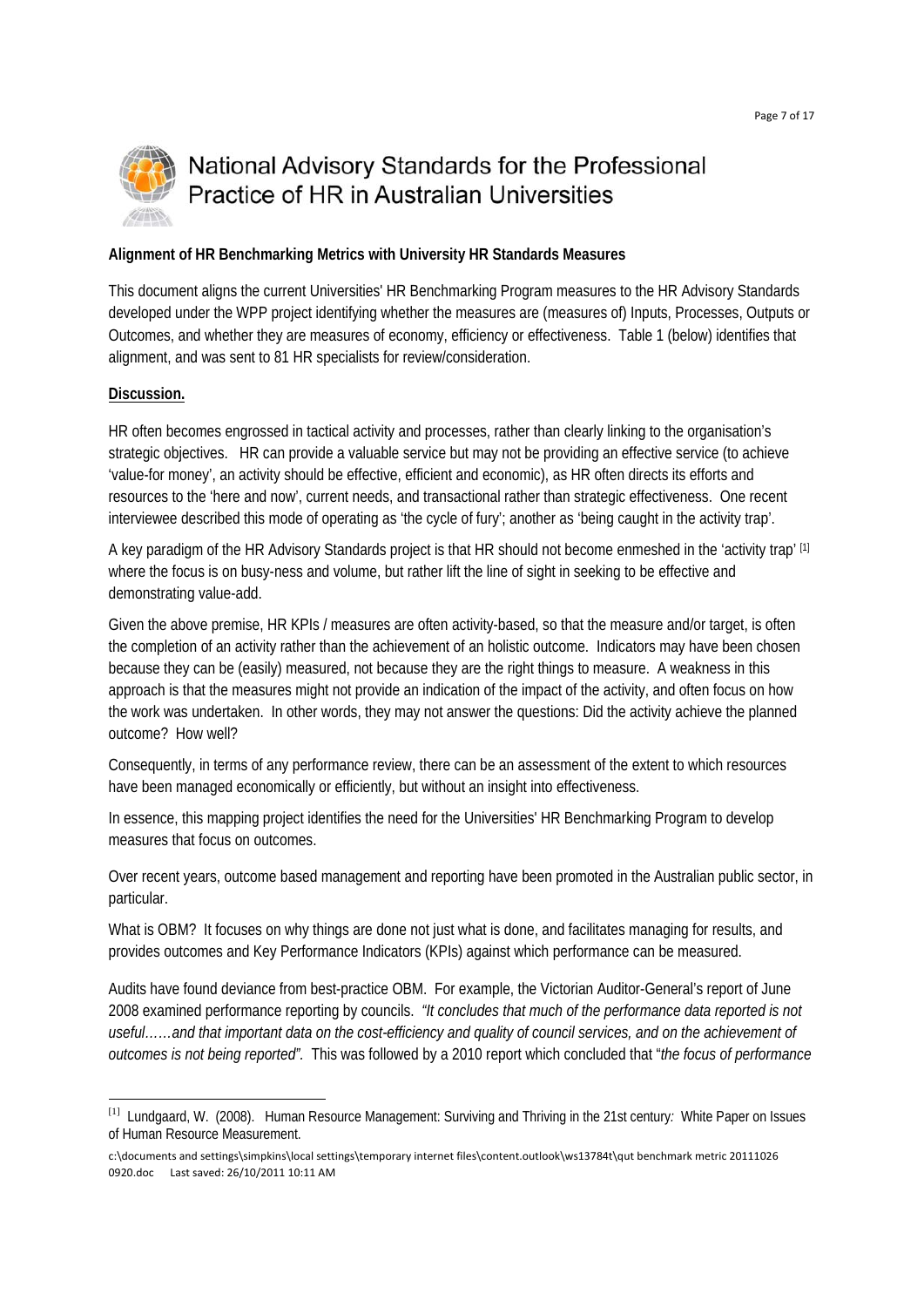

*reporting in Victoria has largely remained on output performance measures"* so that only a few departments were able to demonstrate the extent to which objectives had been met.

In these circumstances, departments were not able to demonstrate effective use of allocated funds to Parliament and the community.

So, if the focus on HR and/or public sector KPIs is on 'what is done' rather than 'did we achieve our objectives', stakeholders are less likely to demonstrate value-for-money effectiveness.

The Australian National Audit Office (2004) proposes that a good performance reporting framework should include specified desired outcomes and measurable performance indicators for those outcomes. This proposition could equally apply to HR departments.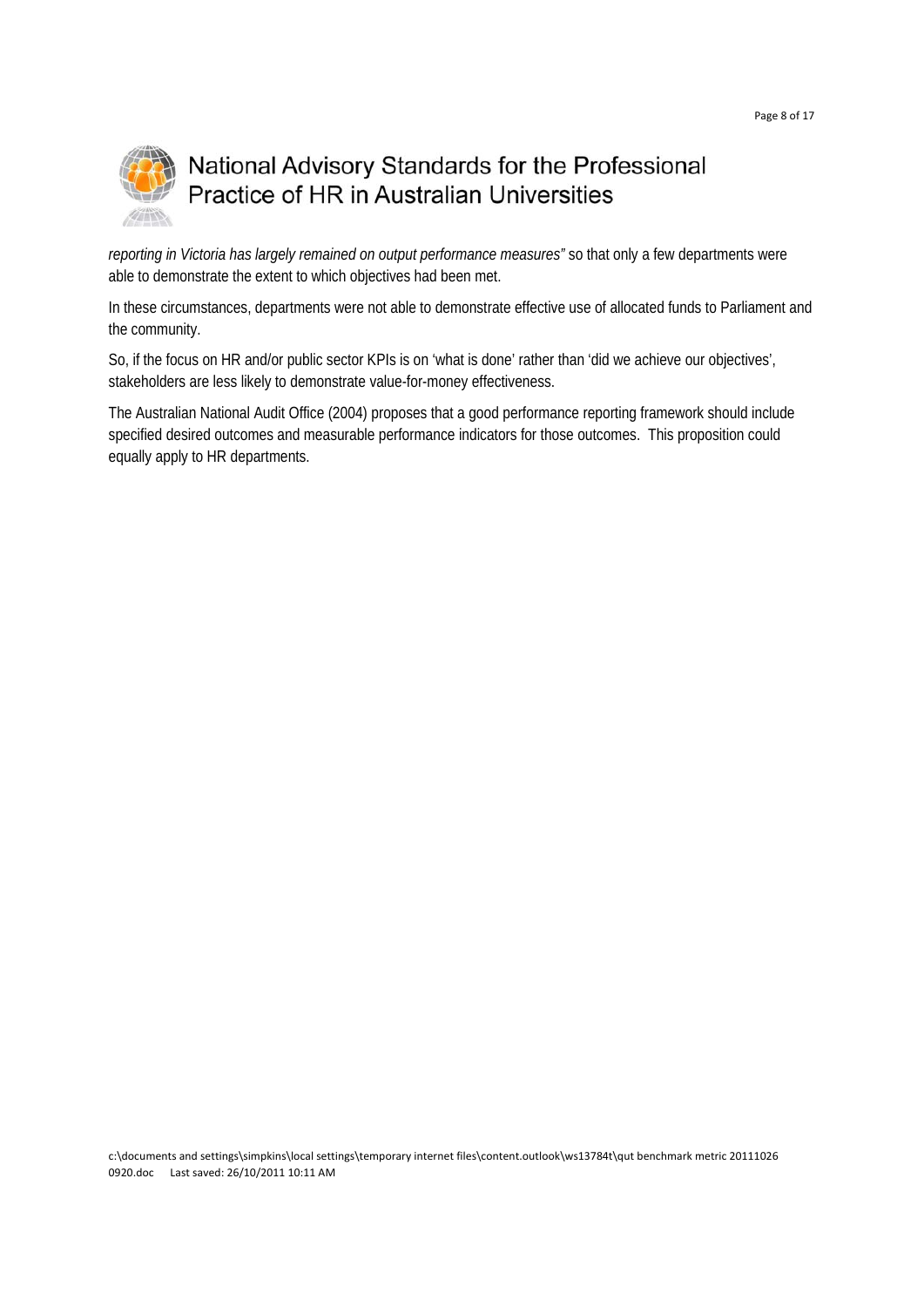

### **Table 1**

| <b>Source</b> |     | <b>QUT benchmark measure</b>                                                      | <b>To which</b><br><b>WPP</b><br>standard<br>could it<br>apply? | <b>Measure of:</b> |                |         |         |         |            |                   |
|---------------|-----|-----------------------------------------------------------------------------------|-----------------------------------------------------------------|--------------------|----------------|---------|---------|---------|------------|-------------------|
|               |     |                                                                                   |                                                                 | Input              | <b>Process</b> | Output  | Outcome | Economy | Efficiency | Effectiven<br>ess |
| QUT           | 1.  | Recruitment rate                                                                  | A&S                                                             |                    |                |         |         |         |            |                   |
| QUT           | 2.  | <b>Recruitment Source</b>                                                         | A&S                                                             |                    |                |         |         |         |            |                   |
| QUT           | 3.  | Applicant interest                                                                | A&S                                                             |                    |                |         |         |         |            |                   |
| QUT           | 4.  | Recruitment Days to Offer                                                         | <b>A&amp;S</b>                                                  |                    |                |         |         |         |            |                   |
| QUT           | 5.  | Recruitment Days to Start                                                         | A&S                                                             |                    |                |         |         |         |            |                   |
| Mercer        | 6.  | Training function budget per<br>employee                                          | L&D                                                             |                    |                |         |         |         |            |                   |
| Mercer        | 7.  | Training function budget as a % of<br>revenue                                     | L&D                                                             |                    |                |         |         |         |            |                   |
| Mercer        | 8.  | Number of training hours per<br>employee                                          | L&D                                                             | Planned            |                | Actual  |         |         |            |                   |
| <b>RRB</b>    | 9.  | Training function budget as a % of HR<br>department budget                        | L&D                                                             |                    |                |         |         |         |            |                   |
| Sullivan      | 10. | Is training closing the gap between<br>current and needed future<br>competencies? | L&D                                                             |                    |                |         |         |         |            |                   |
| QUT           | 11. | Average Time Lost                                                                 | OH & S                                                          |                    |                |         |         |         |            |                   |
| QUT           | 12. | OH&S Incident Rate                                                                | OH & S                                                          |                    |                |         |         |         |            |                   |
| Mercer        | 13. | Lost time occurrence frequency rate                                               | OH & S                                                          |                    |                |         |         |         |            |                   |
| QUT           | 14. | OH&S Compensation Costs as a<br>percentage of Employment costs                    | OH&S                                                            | Plan               |                | Actual? |         |         |            |                   |

c:\documents and settings\simpkins\local settings\temporary internet files\content.outlook\ws13784t\qut benchmark metric 20111026 0920.doc Last saved: 26/10/2011 10:11 AM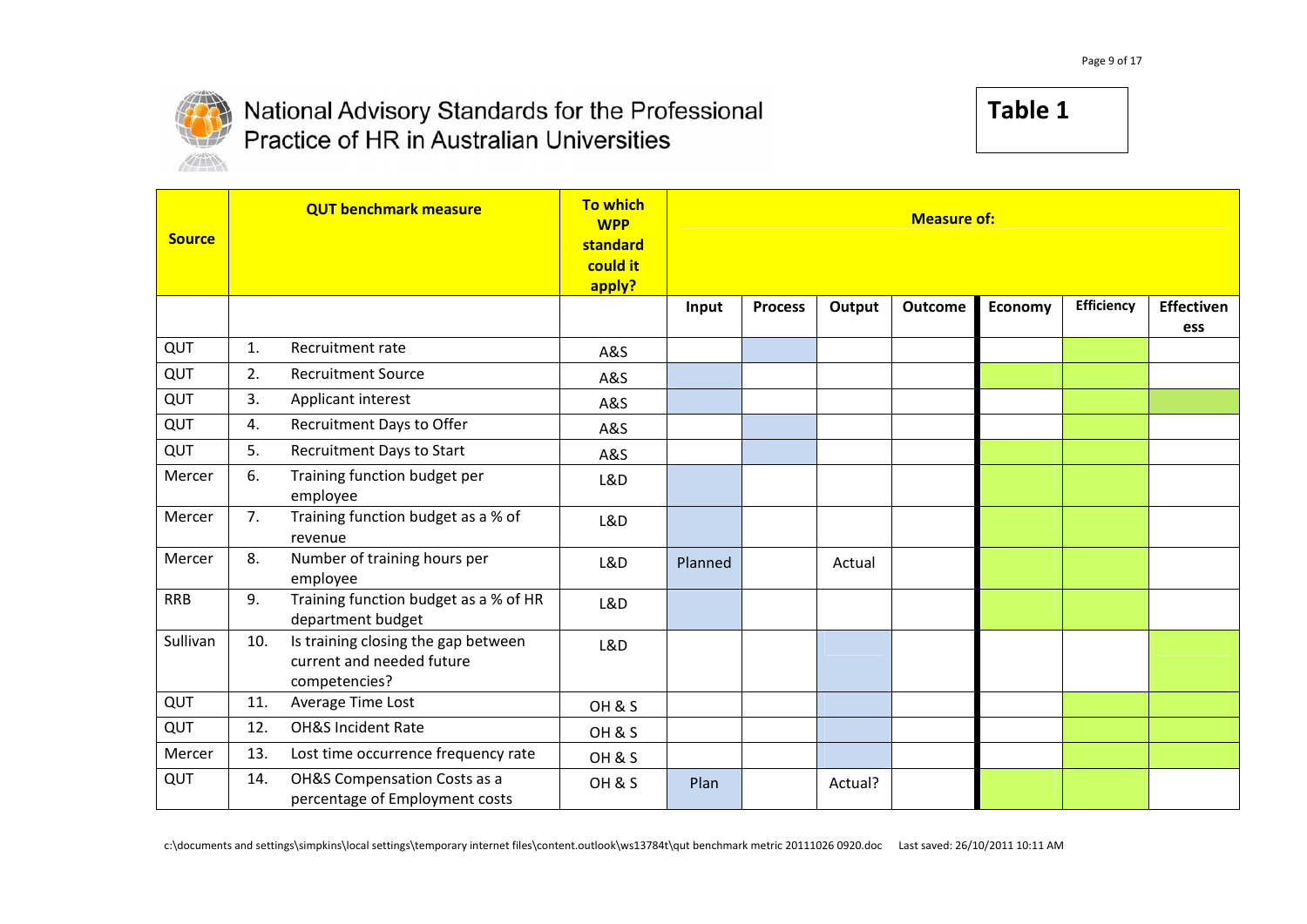

| <b>Source</b> |     | <b>QUT benchmark measure</b>                                                          | <b>To which</b><br><b>WPP</b><br>standard<br>could it<br>apply? | <b>Measure of:</b> |                |        |         |                |                   |                   |
|---------------|-----|---------------------------------------------------------------------------------------|-----------------------------------------------------------------|--------------------|----------------|--------|---------|----------------|-------------------|-------------------|
|               |     |                                                                                       |                                                                 | Input              | <b>Process</b> | Output | Outcome | <b>Economy</b> | <b>Efficiency</b> | Effectiven<br>ess |
| QUT           | 15. | Employment costs as a % of Revenue                                                    | People<br>Strategy                                              |                    |                |        |         |                |                   |                   |
| Mercer        | 16. | HR function budget per employee                                                       | People<br>strategy                                              |                    |                |        |         |                |                   |                   |
| Mercer        | 17. | HR function budget as a % of revenue                                                  | People<br>Strategy                                              |                    |                |        |         |                |                   |                   |
| Mercer        | 18. | Profit per employee                                                                   | People<br>Strategy                                              |                    |                |        |         |                |                   |                   |
| HCI           | 19. | The HR department manages its<br>processes in ways that add value.                    | PM for HR                                                       |                    |                |        |         |                |                   |                   |
| QUT           | 20. | Unscheduled Absence Taken per<br>employee                                             | PM; OH & S                                                      |                    |                |        |         |                |                   |                   |
| Sullivan      | 21. | Employees rating of the HR function<br>as a contributor or barrier to<br>productivity | <b>RBR</b>                                                      |                    |                |        |         |                |                   |                   |
|               | 22. | The University is viewed as a great<br>place to work.                                 | <b>RBR</b>                                                      |                    |                |        |         |                |                   |                   |
| McBassi       | 23. | Leadership practices                                                                  | <b>RBR</b>                                                      |                    |                |        |         |                |                   |                   |
| Sullivan      | 24. | % of employees who feel challenged,<br>growing, recognised by manager                 | RBR / PM                                                        |                    |                |        |         |                |                   |                   |
| <b>CIPD</b>   | 25. | % of employees feeling they have an<br>opportunity to innovate                        | RBR / PM                                                        |                    |                |        |         |                |                   |                   |

c:\documents and settings\simpkins\local settings\temporary internet files\content.outlook\ws13784t\qut benchmark metric 20111026 0920.doc Last saved: 26/10/2011 10:11 AM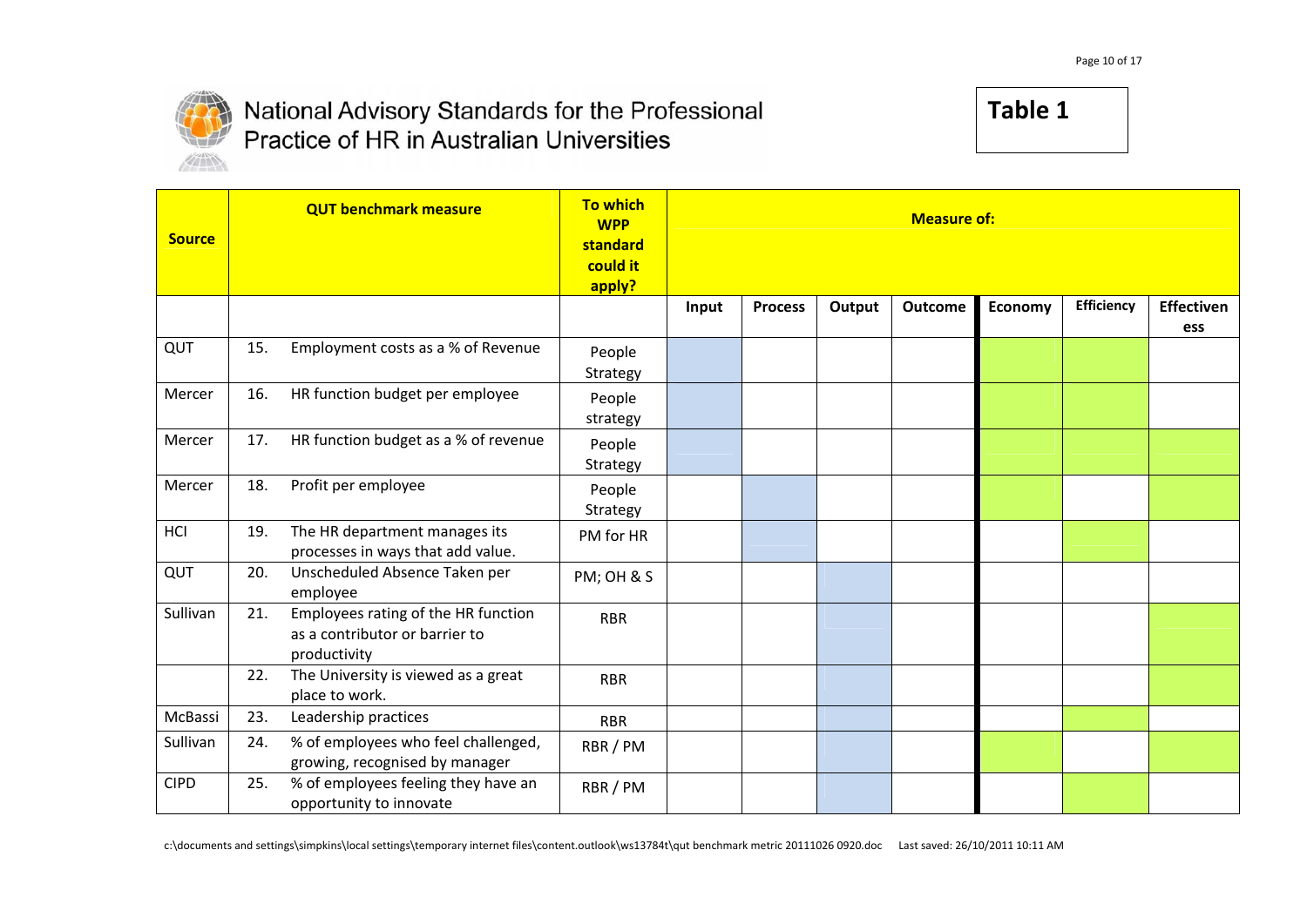

| <b>Source</b> |     | <b>QUT benchmark measure</b>                                                     | <b>To which</b><br><b>WPP</b><br>standard<br>could it<br>apply? | <b>Measure of:</b> |                |        |                |         |            |                          |
|---------------|-----|----------------------------------------------------------------------------------|-----------------------------------------------------------------|--------------------|----------------|--------|----------------|---------|------------|--------------------------|
|               |     |                                                                                  |                                                                 | Input              | <b>Process</b> | Output | <b>Outcome</b> | Economy | Efficiency | <b>Effectiven</b><br>ess |
| QUT           | 26. | Honorary / Visiting Academics                                                    | <b>WP</b>                                                       |                    |                |        |                |         |            |                          |
| QUT           | 27. | Ratio of Division to Faculty staff<br>(excluding casuals)                        | <b>WP</b>                                                       |                    |                |        |                |         |            |                          |
| QUT           | 28. | Ratio of Division to Faculty staff<br>(including casuals)2                       | <b>WP</b>                                                       |                    |                |        |                |         |            |                          |
| QUT           | 29. | Ratio of General staff to Academic<br><b>Staff (Excluding casuals)</b>           | <b>WP</b>                                                       |                    |                |        |                |         |            |                          |
| QUT           | 30. | Ratio of General staff to Academic<br>Staff (including casuals)Y                 | <b>WP</b>                                                       |                    |                |        |                |         |            |                          |
| QUT           | 31. | Ratio of Faculty General Staff to<br><b>Faculty Academic (Excluding Casuals)</b> | <b>WP</b>                                                       |                    |                |        |                |         |            |                          |
| QUT           | 32. | Ratio of Faculty General Staff to<br><b>Faculty Academic (Including Casuals)</b> | <b>WP</b>                                                       |                    |                |        |                |         |            |                          |
| QUT           | 33. | Centralised Staffing Ratio - Finance                                             | <b>WP</b>                                                       |                    |                |        |                |         |            |                          |
| QUT           | 34. | Centralised Staffing Ratio-<br><b>Information Technology</b>                     | <b>WP</b>                                                       |                    |                |        |                |         |            |                          |
| QUT           | 35. | Centralised Staffing Ratio - Student<br>Administration                           | <b>WP</b>                                                       |                    |                |        |                |         |            |                          |
| QUT           | 36. | Centralised Staffing Ratio - Student<br>Services                                 | <b>WP</b>                                                       |                    |                |        |                |         |            |                          |
| QUT           | 37. | Centralised Staffing Ratio - Libraries                                           | <b>WP</b>                                                       |                    |                |        |                |         |            |                          |
| QUT           | 38. | Centralised Staffing Ratio - Building /                                          | <b>WP</b>                                                       |                    |                |        |                |         |            |                          |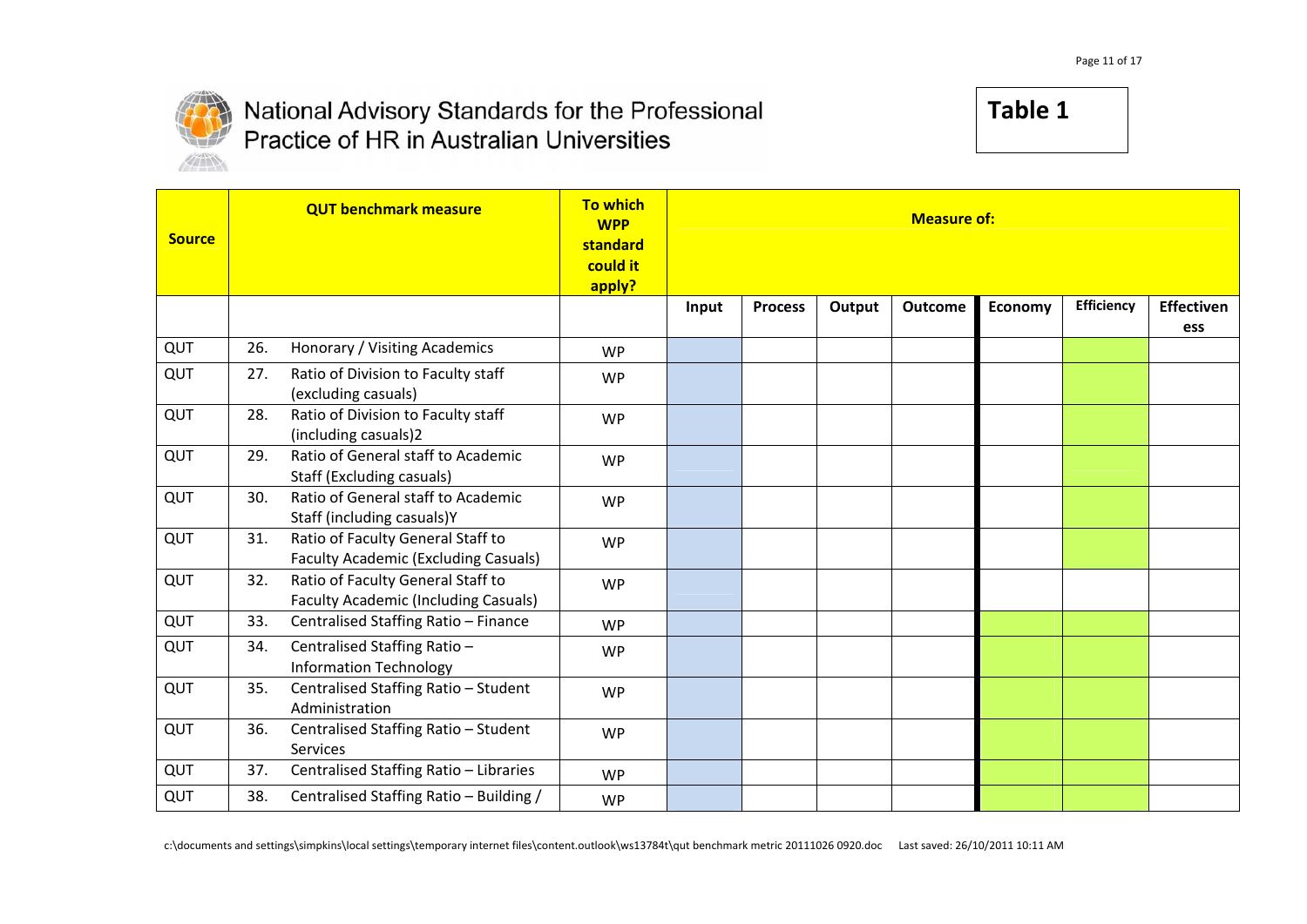

| <b>Source</b> |     | <b>QUT benchmark measure</b>                                    | <b>To which</b><br><b>WPP</b><br>standard<br>could it<br>apply? |       | <b>Measure of:</b> |        |                |         |            |            |
|---------------|-----|-----------------------------------------------------------------|-----------------------------------------------------------------|-------|--------------------|--------|----------------|---------|------------|------------|
|               |     |                                                                 |                                                                 | Input | <b>Process</b>     | Output | <b>Outcome</b> | Economy | Efficiency | Effectiven |
|               |     | Facilities                                                      |                                                                 |       |                    |        |                |         |            | ess        |
| QUT           | 39. | Centralised Staffing Ratio - Learning<br>and Research           | <b>WP</b>                                                       |       |                    |        |                |         |            |            |
| QUT           | 40. | Centralised Staffing Ratio - Marketing<br>/ Communication staff | <b>WP</b>                                                       |       |                    |        |                |         |            |            |
| QUT           | 41. | Centralised Staffing Ratio - HR<br>Department staff             | <b>WP</b>                                                       |       |                    |        |                |         |            |            |
| QUT           | 42. | Centralised Staffing Ratio - Payroll<br>staff                   | <b>WP</b>                                                       |       |                    |        |                |         |            |            |
| QUT           | 43. | HR Function Staffing ratio                                      | <b>WP</b>                                                       |       |                    |        |                |         |            |            |
| QUT           | 44. | Ratio of Fixed Term FTE to Ongoing<br><b>FTE</b>                | <b>WP</b>                                                       |       |                    |        |                |         |            |            |
| QUT           | 45. | Ratio of Part time FTE to Full time FTE                         | <b>WP</b>                                                       |       |                    |        |                |         |            |            |
| QUT           | 46. | Female participation                                            | <b>WP</b>                                                       |       |                    |        |                |         |            |            |
| QUT           | 47. | <b>Total Turnover</b>                                           | <b>WP</b>                                                       |       |                    |        |                |         |            |            |
| QUT           | 48. | Indigenous staffing                                             | <b>WP</b>                                                       |       |                    |        |                |         |            |            |
| QUT           | 49. | Voluntary Employee initiated turnover                           | <b>WP</b>                                                       |       |                    |        |                |         |            |            |
| QUT           | 50. | Voluntary University initiated turnover                         | <b>WP</b>                                                       |       |                    |        |                |         |            |            |
| QUT           | 51. | Involuntary University initiated<br>turnover                    | <b>WP</b>                                                       |       |                    |        |                |         |            |            |
| QUT           | 52. | Fixed term contract expiration                                  | <b>WP</b>                                                       |       |                    |        |                |         |            |            |

c:\documents and settings\simpkins\local settings\temporary internet files\content.outlook\ws13784t\qut benchmark metric 20111026 0920.doc Last saved: 26/10/2011 10:11 AM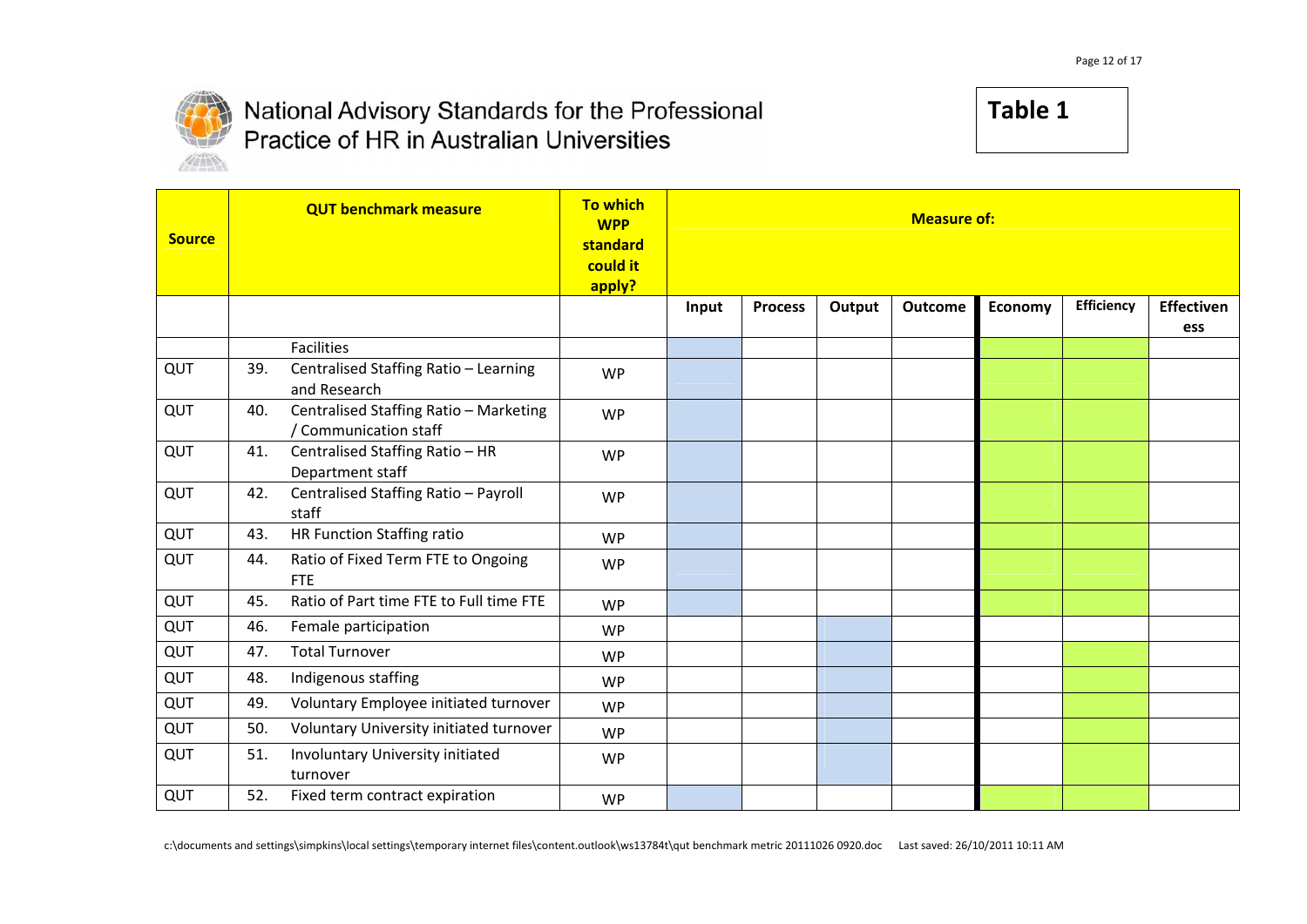

| <b>Source</b> |     | <b>QUT benchmark measure</b>                                                                                                               | <b>To which</b><br><b>WPP</b><br>standard<br>could it<br>apply? |       | <b>Measure of:</b> |        |         |         |                   |                   |
|---------------|-----|--------------------------------------------------------------------------------------------------------------------------------------------|-----------------------------------------------------------------|-------|--------------------|--------|---------|---------|-------------------|-------------------|
|               |     |                                                                                                                                            |                                                                 | Input | <b>Process</b>     | Output | Outcome | Economy | <b>Efficiency</b> | Effectiven<br>ess |
| QUT           | 53. | Age Profile - total                                                                                                                        | <b>WP</b>                                                       |       |                    |        |         |         |                   |                   |
| QUT           | 54. | Age Profile - Male                                                                                                                         | <b>WP</b>                                                       |       |                    |        |         |         |                   |                   |
| QUT           | 55. | Age Profile - Female                                                                                                                       | <b>WP</b>                                                       |       |                    |        |         |         |                   |                   |
| QUT           | 56. | Age Profile - Academic Total                                                                                                               | <b>WP</b>                                                       |       |                    |        |         |         |                   |                   |
| QUT           | 57. | Age Profile - Senior staff                                                                                                                 | <b>WP</b>                                                       |       |                    |        |         |         |                   |                   |
| QUT           | 58. | Age Profile - General total                                                                                                                | <b>WP</b>                                                       |       |                    |        |         |         |                   |                   |
| QUT           | 59. | Length of Service Profile - total staff<br><b>FTE</b>                                                                                      | <b>WP</b>                                                       |       |                    |        |         |         |                   |                   |
| QUT           | 60. | Length of Service Profile-Male                                                                                                             | <b>WP</b>                                                       |       |                    |        |         |         |                   |                   |
| QUT           | 61. | Length of Service Profile -Female                                                                                                          | <b>WP</b>                                                       |       |                    |        |         |         |                   |                   |
| QUT           | 62. | Length of Service Profile - Academic<br>total                                                                                              | <b>WP</b>                                                       |       |                    |        |         |         |                   |                   |
| QUT           | 63. | Length of Service Profile -Senior staff                                                                                                    | <b>WP</b>                                                       |       |                    |        |         |         |                   |                   |
| QUT           | 64. | Length of Service Profile -General<br>total                                                                                                | <b>WP</b>                                                       |       |                    |        |         |         |                   |                   |
| Sullivan      | 65. | Voluntary turnover rate for:<br>Key executives<br>Top performers<br>Individuals with key competencies<br>Individuals in hard to hire roles | <b>WP</b>                                                       |       |                    |        |         |         |                   |                   |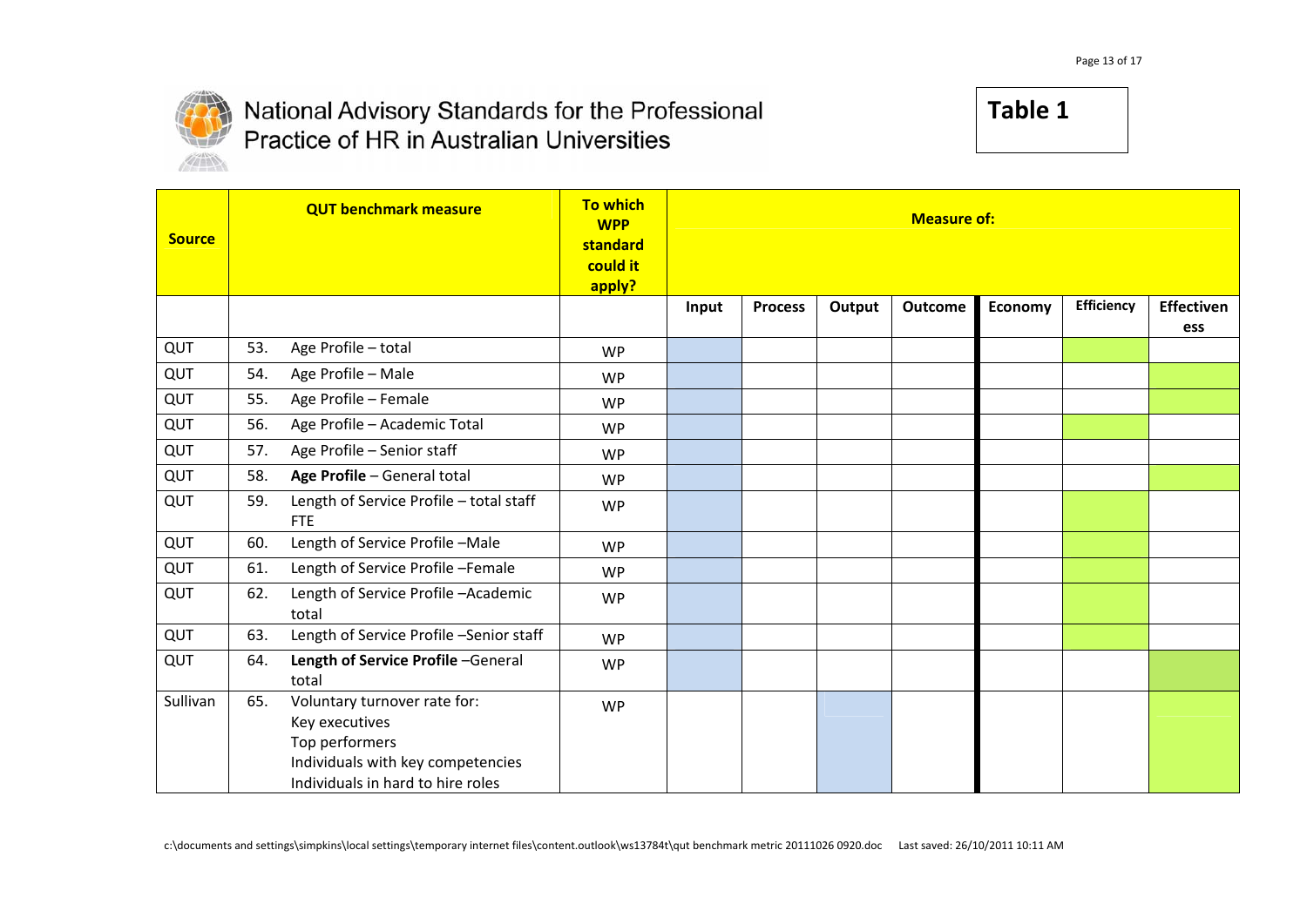

| <b>Source</b> |     | <b>QUT benchmark measure</b>            | <b>To which</b><br><b>WPP</b><br>standard<br>could it<br>apply? | <b>Measure of:</b> |                |        |                |         |                   |            |
|---------------|-----|-----------------------------------------|-----------------------------------------------------------------|--------------------|----------------|--------|----------------|---------|-------------------|------------|
|               |     |                                         |                                                                 | Input              | <b>Process</b> | Output | <b>Outcome</b> | Economy | <b>Efficiency</b> | Effectiven |
|               |     |                                         |                                                                 |                    |                |        |                |         |                   | ess        |
| <b>RRB</b>    | 66. | Number of vacant critical positions     | <b>WP</b>                                                       |                    |                |        |                |         |                   |            |
| QUT           | 67. | <b>Doctoral Qualifications</b>          | WP / A&S                                                        |                    |                |        |                |         |                   |            |
| QUT           | 68. | <b>Academic Promotion Rate</b>          | WP / A&S                                                        |                    |                |        |                |         |                   |            |
| QUT           | 69. | Applications for Promotion rate         | WP / A&S                                                        |                    |                |        |                |         |                   |            |
| QUT           | 70. | <b>Academic Promotions Success Rate</b> | WP / A&S                                                        |                    |                |        |                |         |                   |            |

| <b>WPP Standard</b> | # of metrics |
|---------------------|--------------|
| A&S                 | 5            |
| L&D                 | 5            |
| OH&S                | 4            |
| People Strategy     | 4            |
| PM                  | 6            |
| <b>RBR</b>          | 3            |
| <b>WP</b>           | 41           |
| <b>WP/A&amp;S</b>   | 4            |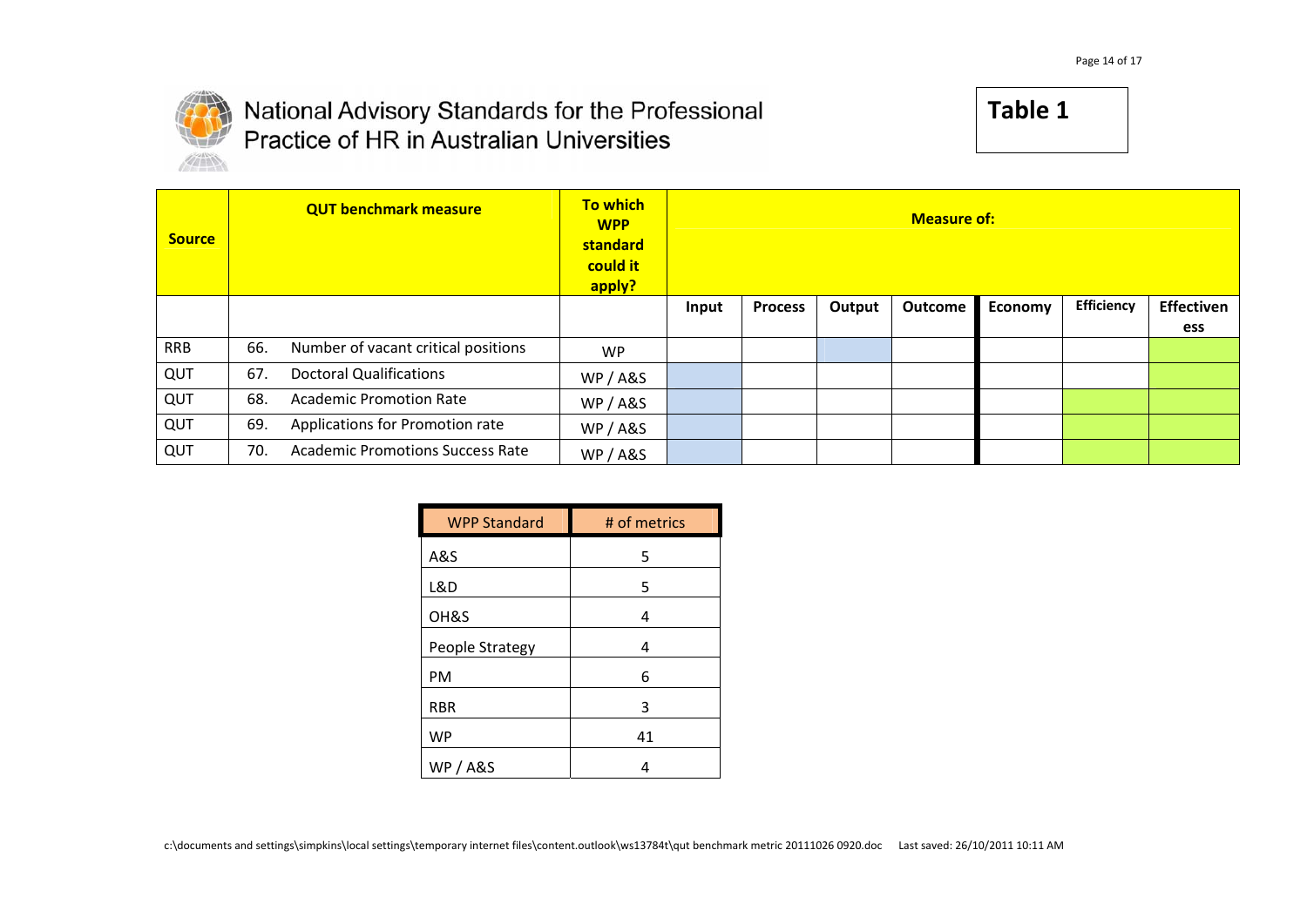

#### **Bibliography**

Auditing and Assurance Standards Board (AASB) (2008). Standard on Assurance Engagements ASAE 3500 Performance Engagements. Retrieved 28 Aug 2008 from http://www.auasb.gov.au/docs/ASAE\_3500\_31‐07‐08.pdf

Auditor‐General of Queensland (QAO) (2007). Report to Parliament No.4 for 2007, *Are departmental output performance measures relevant, appropriate and a fair representation of performance achievements*? Retrieved 16 Dec 2009 from http://www.qao.qld.gov.au/downloadables/publications/auditor\_general\_reports/2007%20Report %20No.%204.pdf

- Auditor‐General of Queensland (QAO) (2008). Report to Parliament No.1 for 2008, *Enhancing accountability through annual reporting.* Retrieved 8 Sept 2011 from http://www.qao.qld.gov.au/downloadables/publications/auditor\_general\_reports/2008%20Repor t%20No.%201%20rev.pdf
- Australian National Audit Office (ANAO) (2004). *Better Practice Guide: Better Practice in Annual Performance Reporting*. Retrieved 8 Aug 2008 from http://www.anao.gov.au/uploads/documents/Better\_Practice\_in\_Annual\_Performance\_Reporting  $.$ pdf $\overline{\phantom{a}}$ :
- Australian National Audit Office (ANAO) (2008). *Monitoring and reporting financial and non‐financial performance of Australian government organisations*. Retrieved 17 October 2008 from http://www.canberra.edu.au/corpgov-aps/pub/issuespaper5.pdf<sup>®</sup>
- Australian National Audit Office (ANAO) (2011). *Development and implementation of key performance indicators to support the outcomes and programs framework.* Retrieved 8 Sept 2011 from http://www.anao.gov.au/~/media/Uploads/Audit%20Reports/2011%2012/201112%20Audit%20R eport%20No%205.pdf
- Chartered Institute of Personnel and Development (CIPD) (2010). *Employee engagement.* Retrieved 21 Nov 2009 from http://www.cipd.co.uk/hr‐resources/factsheets/employee‐engagement.aspx
- Department of Finance and Administration. (2000). *The Outcomes and outputs framework guidance document*. Retrieved July 7, 2008 from http://www.finance.gov.au/financial‐ framework/financial-management-policy-guidance/outcomes-arrangements.html<sup>®</sup>
- http://www.hrd.qut.edu.au/hrbenchmarking/wpp.jsp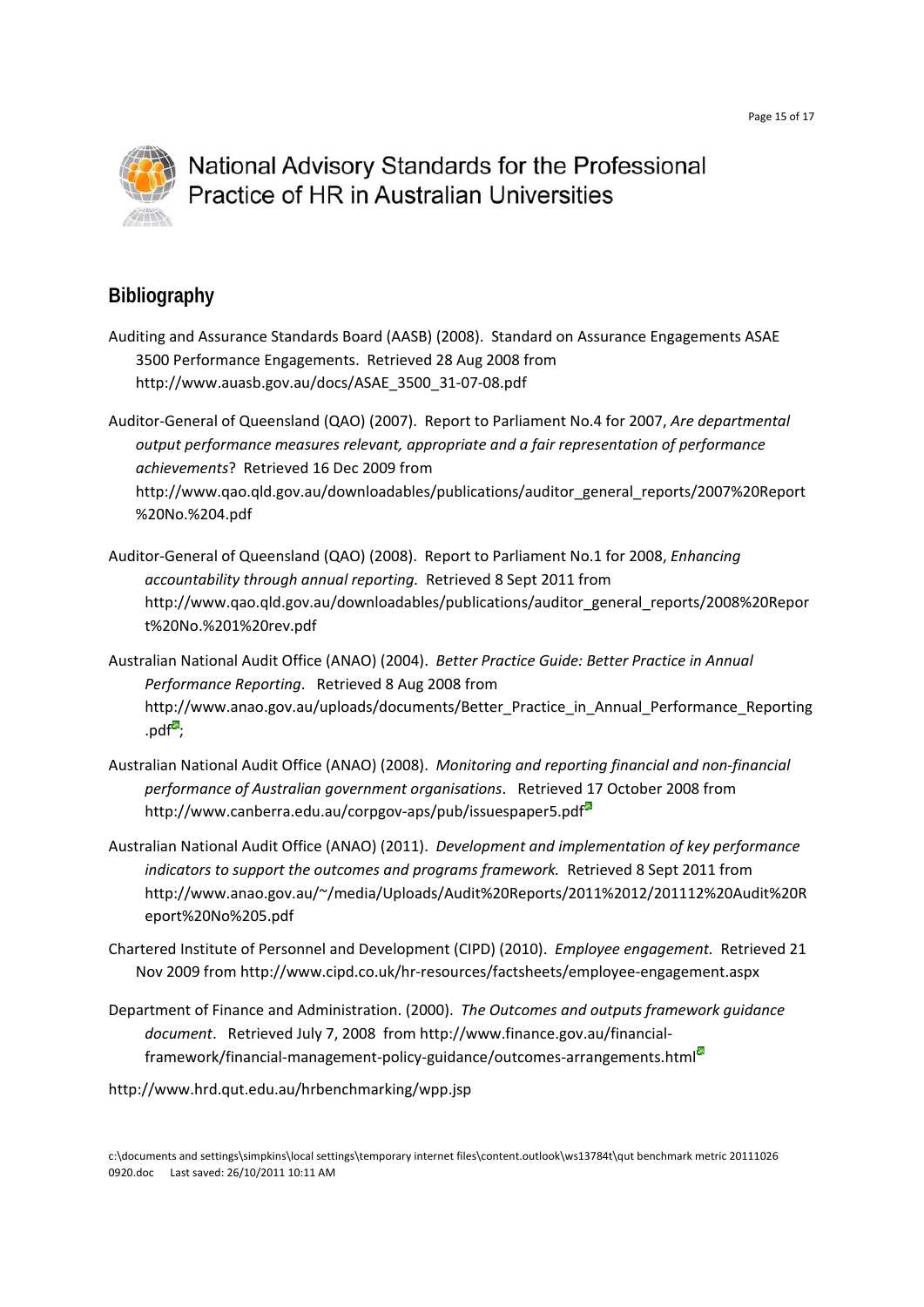

- Lundgaard, W. (2008). Human Resource Management: Surviving and Thriving in the 21st century*:*  White Paper on Issues of Human Resource Measurement. Retrieved 1 Feb 2011 from http://www.win‐winws.com.au/media/White\_Paper\_HRM\_Surviving.pdf
- McBassi & Company (2006). Financial Services Skills Council Human Capital Benchmarking. Retrieved 21 Nov 2009 from http://www.fssc.org.uk/fssc\_hcb\_final\_report\_mar06.pdf
- Mercer (2009). Human Resource Effectiveness Monitor. Sydney: Australia
- Queensland Government Treasury. (2003). *Managing for Outcomes: Mapping Outputs to Outcomes.*  Retrieved July 8, 2008 from http://www.treasury.qld.gov.au/office/knowledge/docs/manage‐for‐ outcomes/mfo‐outcomes.pdf
- QUT (2008). Universities' HR Benchmarking Program 2008: HR Performance Indicators for QUT compared with Australian Universities for the period 2005‐2007. Prepared by the Human Resources Department, Queensland University of Technology.
- QUT (2010). Universities' HR Benchmarking Program 2010: HR Performance Indicators for Bond University compared with Australian Universities for the period 2005‐2009. Prepared by the Human Resources Department, Queensland University of Technology.
- QUT (2011). Universities' HR Benchmarking Program 2011: Definition Manual, Version 1 Updated 25 Jan 2011.
- Sullivan, J. (n.d.). HR Effectiveness Metrics. Retrieved 14 Jul 2010 from http://www.performancesolutions.nc.gov/metrics/SelectingHighImpactMetrics/docs/HR\_EFFECTIVE NESS\_METRICS.pdf
- The Audit Office of New South Wales (2000). *Reporting Performance: A guide to preparing performance information for annual reports*. Retrieved 2 Oct 2010 from http://www.audit.nsw.gov.au/publications/better\_practice/2000/annual\_reporting\_bpg\_nov\_00.pdf
- The Audit Office of New South Wales (2006). Agency Use of Performance Information to Manage Services. Retrieved 2 Oct 2010 from http://www.audit.nsw.gov.au/publications/reports/performance/2006/performance\_information/p erformance information june2006.pdf
- Victorian Auditor General (VAG) (2008). *Local Government performance reporting: Turning principles* into practice. Retrieved 17 October 2008 from http://download.audit.vic.gov.au/files/LGBPG.pdf<sup>8</sup>